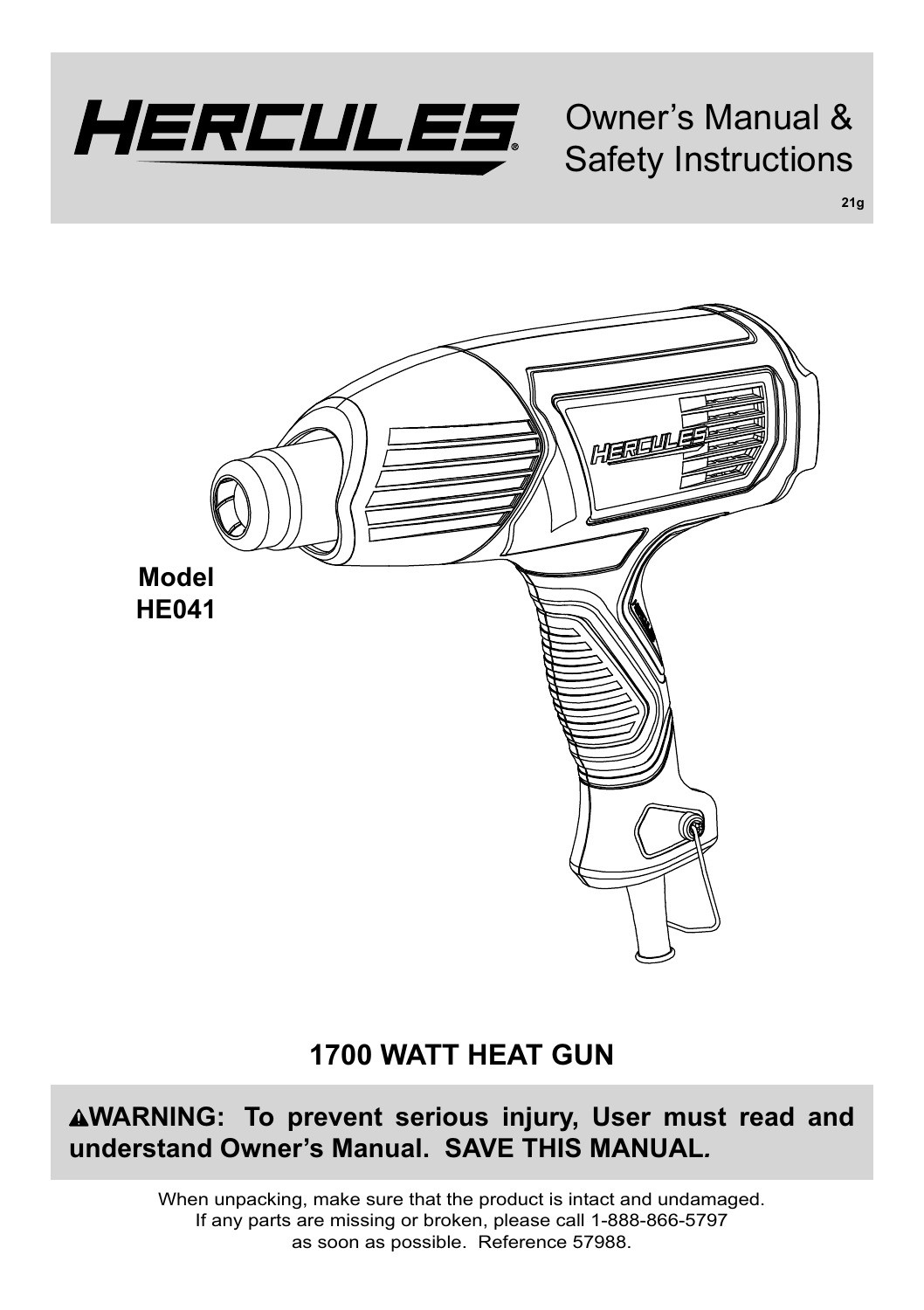# *Table of Contents*

| Parts List and Assembly Diagram  11 |  |
|-------------------------------------|--|
|                                     |  |



|                 | <b>WARNING SYMBOLS AND DEFINITIONS</b>                                                         |  |
|-----------------|------------------------------------------------------------------------------------------------|--|
|                 | This is the safety alert symbol. It is used to alert you to potential personal injury hazards. |  |
|                 | Obey all safety messages that follow this symbol to avoid possible injury or death.            |  |
| <b>ADANGER</b>  | Indicates a hazardous situation which, if not avoided,                                         |  |
|                 | will result in death or serious injury.                                                        |  |
| WARNING         | Indicates a hazardous situation which, if not avoided,                                         |  |
|                 | could result in death or serious injury.                                                       |  |
| <b>ACAUTION</b> | Indicates a hazardous situation which, if not avoided,                                         |  |
|                 | could result in minor or moderate injury.                                                      |  |
| <b>NOTICE</b>   |                                                                                                |  |
| <b>CAUTION</b>  | Addresses practices not related to personal injury.                                            |  |

# *IMPORTANT SAFETY INFORMATION*

#### *General Power Tool Safety Warnings*

#### **AWARNING**

#### **Read all safety warnings and all instructions.**  *Failure to follow the warnings and instructions may result*

*in electric shock, fire and/or serious injury.* 

#### **Save all warnings and instructions for future reference.**

*The term "power tool" in the warnings refers to vour mains-operated (corded)* power tool

#### *Work Area Safety*

- 1. **Keep work area clean and well lit.**  *Cluttered or dark areas invite accidents.*
- 2. **Do not operate power tools in explosive atmospheres, such as in the presence of flammable liquids, gases or dust.** *Power tools create sparks which may ignite the dust or fumes.*
- 3. **Keep children and bystanders away while operating a power tool.** *Distractions can cause you to lose control.*

# *Electrical Safety*

1. **Power tool plugs must match the outlet. Never modify the plug in any way. Do not use any adapter plugs with grounded power tools.** Unmodified pluas and matching *outlets will reduce risk of electric shock.*

- 2. **Avoid body contact with grounded surfaces such as pipes, radiators, ranges and refrigerators.** *There is an increased risk of electric shock if your body is grounded.*
- 3. **Do not expose power tools to rain or wet**  conditions. Water entering a power tool *will increase the risk of electric shock.*
- 4. **Do not abuse the cord. Never use the cord for carrying, pulling or unplugging the power tool. Keep cord away from heat, oil, sharp edges or moving parts.** *Damaged or entangled cords increase the risk of electric shock.*
- 5. **When operating a power tool outdoors, use an extension cord suitable for outdoor use.** *Use of a cord suitable for outdoor use reduces the risk of electric shock.*
- 6. **If operating a power tool in a damp location is unavoidable, use a Ground Fault Circuit Interrupter (GFCI) protected supply.** *Use of a GFCI reduces the risk of electric shock.*

# *Personal Safety*

1. **Stay alert, watch what you are doing and use common sense when operating a power tool. Do not use a power tool while you are tired or under the influence of drugs, alcohol or medication.** A moment of inattention while operating *DOWER TOOLS MAY result in serious personal injury.*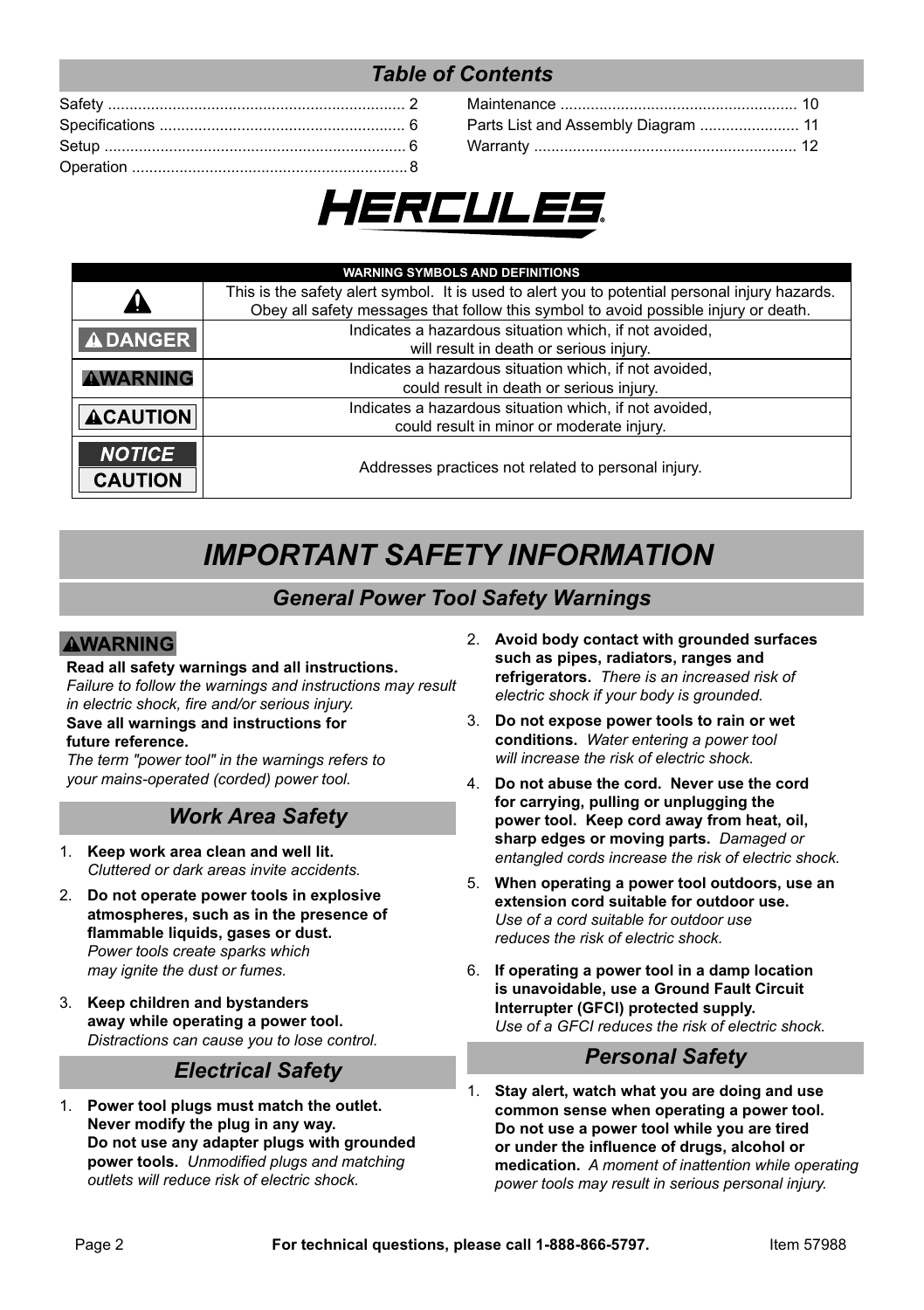- 2. **Use personal protective equipment. Always wear eye protection.** Protective equipment such *as dust mask, non-skid safety shoes, hard hat,*  or hearing protection used for appropriate *conditions will reduce personal injuries.*
- 3. **Prevent unintentional starting. Ensure the Power Switch is in the off-position before connecting to power source, picking up or carrying the tool.** Carrying power tools with your finger on the *Power Switch or energizing power tools that have the Power Switch on invites accidents.*
- 4. **Do not overreach. Keep proper footing and balance at all times.** *This enables better control*  of the power tool in unexpected situations.
- 5. **Only use safety equipment that has been approved by an appropriate standards agency.** *Unapproved safety equipment may not provide*  $B$ *adequate protection. Eve protection must be* **ANSI-approved and breathing protection** *must be NIOSH-approved for the* specific hazards in the work area.

#### *Power Tool Use and Care*

- 1. **Do not force the power tool. Use the correct power tool for your application.** The correct power tool will do the job better and *safer at the rate for which it was designed.*
- 2. **Do not use the power tool if the Power Switch does not turn it on and off.** Any power tool that cannot be controlled with the *Power Switch is dangerous and must be repaired.*
- 3. **Disconnect the plug from the power source before making any adjustments, changing accessories, or storing power tools.** *Such preventive safety measures reduce the* risk of starting the power tool accidentally.
- 4. **Store idle power tools out of the reach of children and do not allow persons unfamiliar with the power tool or these instructions to operate the power tool.** *Power tools are dangerous in the hands of untrained users.*
- 5. **Maintain power tools. Check for misalignment or binding of moving parts, breakage of parts and any other condition that may affect the power tool's operation. If damaged, have the power tool repaired before use.** *Many accidents*  are caused by poorly maintained power tools.
- 6. **Use the power tool, accessories and tool bits etc. in accordance with these instructions, taking into account the working conditions and the work to be performed.** *Use of the DOWER tool for operations different from those intended could result in a hazardous situation.*

#### *Service*

**Have your power tool serviced by a qualified repair person using only identical replacement parts.** *This will ensure that the*  safety of the power tool is maintained.

#### *Heat Gun Safety Warnings*

- 1. *Hidden areas behind walls, ceilings, floors, soffit boards, and other panels may contain flammable materials that could be ignited by the heat gun when working in these locations.*  The ignition of these materials may not be readily apparent and could result in property damage and injury to persons. When working in these locations, keep the heat gun moving in a back-and-forth motion. Lingering or pausing in one spot could ignite the panel or the material behind it.
- 2. *Extreme care should be taken when stripping paint.* The peelings, residue and vapors of paint may contain lead, which is poisonous. Any pre-1977 paint may contain lead and paint applied to homes prior to 1950 is likely to contain lead. Once deposited on surfaces, hand-to-mouth contact can result in the ingestion of lead. Exposure to even low levels of lead can cause irreversible brain and nervous system damage; young and unborn children are particularly vulnerable. Before beginning any paint removal process you should determine whether the paint you are removing contains lead. This can be done by your local health department or by a professional who uses a paint analyzer to check the lead content of the paint to be removed. *LEAD BASED PAINT SHOULD ONLY BE REMOVED BY A PROFESSIONAL AND SHOULD NOT BE REMOVED USING A HEAT GUN.*
- 3. *Exercise CAUTION when using this product outdoors.* To reduce the risk of electric shock, keep extension cord connection dry and off the ground.
- 4. *Persons removing paint should follow these guidelines:*
	- a. Move the work piece outdoors. If this is not possible, keep the work area well ventilated. Open the windows and put an exhaust fan in one of them. Be sure the fan is moving the air from inside to outside.
	- b. Remove or cover any carpets, rugs, furniture, clothing, cooking utensils and air ducts.
	- c. Place drop cloths in the work area to catch any paint chips or peelings. Wear protective clothing such as extra work shirts, overalls and hats.
	- d. Work in one room at a time. Furnishings should be removed or placed in the center of the room and covered. Work areas should be sealed off from the rest of the dwelling by sealed doorways with drop cloths.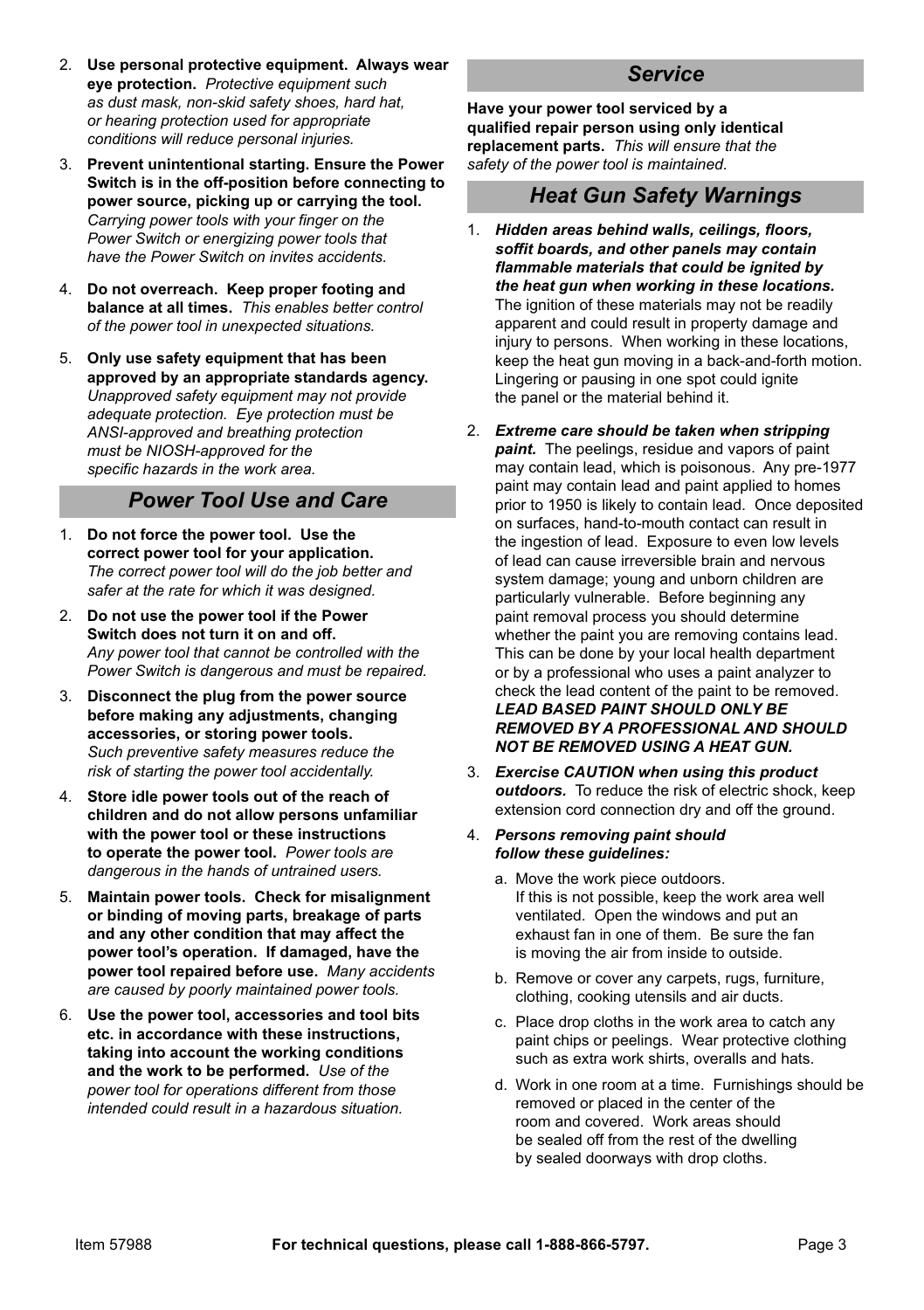- e. Children, pregnant or potentially pregnant women, and nursing mothers should not be present in the work area until the work is done and all clean up is complete.
- f. Wear a dust respirator mask or a dual filter (dust and fume) respirator mask which has been approved by the Occupational Safety and Health Administration (OSHA), the National Institute of Safety and Health (NIOSH), or the United States Bureau of Mines. These masks and replaceable filters are readily available at major hardware stores. Make sure the mask fits. Beards and facial hair may keep masks from sealing properly. Change filters often. **DISPOSABLE PAPER MASKS ARE NOT ADEQUATE.**
- g. Use caution when operating the Heat Gun. Keep the Heat Gun moving, as excessive heat will generate fumes which can be inhaled by the operator.
- h. Keep food and drink out of the work area. Wash hands, arms and face and rinse mouth before eating or drinking. Do not smoke or chew tobacco in the work area.
- i. Clean up all removed paint and dust by wet mopping the floors. Use a wet cloth to clean all walls, sills and any other surface where paint or dust is clinging. **DO NOT SWEEP, DRY DUST OR VACUUM.**  Use a high phosphate detergent or trisodium phosphate (TSP) to wash and mop areas.
- j. At the end of each work session put the paint chips and debris in a double plastic bag, close it with tape or twist ties and dispose of properly.
- k. Remove protective clothing and work shoes in the work area to avoid carrying dust into the rest of the dwelling. Wash work clothes separately. Wipe shoes off with a wet rag that is then washed with the work clothes. Wash hair and body thoroughly with soap and water.
- 5. When working with plastics, varnish, or similar materials, gases develop that are easily flammable and can lead to explosions. Be prepared for flames to develop and keep suitable fire extinguishing means at hand.
- 6. The Nozzle becomes very hot. Do not lay the Heat Gun on flammable surfaces when operating the Gun or immediately after turning the Gun off. Always set the Heat Gun on a flat, level surface so that the Nozzle tip is directed upwards and away from the supporting surface.
- 7. Do not use the Heat Gun near flammable materials.
- 8. Do not point the Heat Gun at people or animals. The intense heat can injure them.
- 9. Do not touch the tube of the heating element or the Nozzle when they are hot. They will be hot enough to cause burns during use and for some time afterwards.
- 10. Do not use the Heat Gun on glass.
- 11. Do not use the Heat Gun as a hair dryer.
- 12. Do not heat up materials that can be damaged by high temperatures.
- 13. Maintain labels and nameplates on the tool. These carry important safety information. If unreadable or missing, contact Harbor Freight Tools for a replacement.
- 14. Avoid unintentional starting. Prepare to begin work before turning on the tool.
- 15. Do not leave the tool unattended when it is plugged into an electrical outlet. Turn off the tool, and unplug it from its electrical outlet before leaving.
- 16. This product is not a toy. Keep it out of reach of children.
- 17. People with pacemakers should consult their physician(s) before use. Electromagnetic fields in close proximity to heart pacemaker could cause pacemaker interference or pacemaker failure. In addition, people with pacemakers should:
	- Avoid operating alone.
	- Do not use with Switch locked on.
	- Properly maintain and inspect to avoid
	- electrical shock.

• Properly ground power cord. Ground Fault Circuit Interrupter (GFCI) should also be implemented – it prevents sustained electrical shock.

18. The warnings, precautions, and instructions discussed in this instruction manual cannot cover all possible conditions and situations that may occur. It must be understood by the operator that common sense and caution are factors which cannot be built into this product, but must be supplied by the operator.

# **SAVE THESE INSTRUCTIONS.**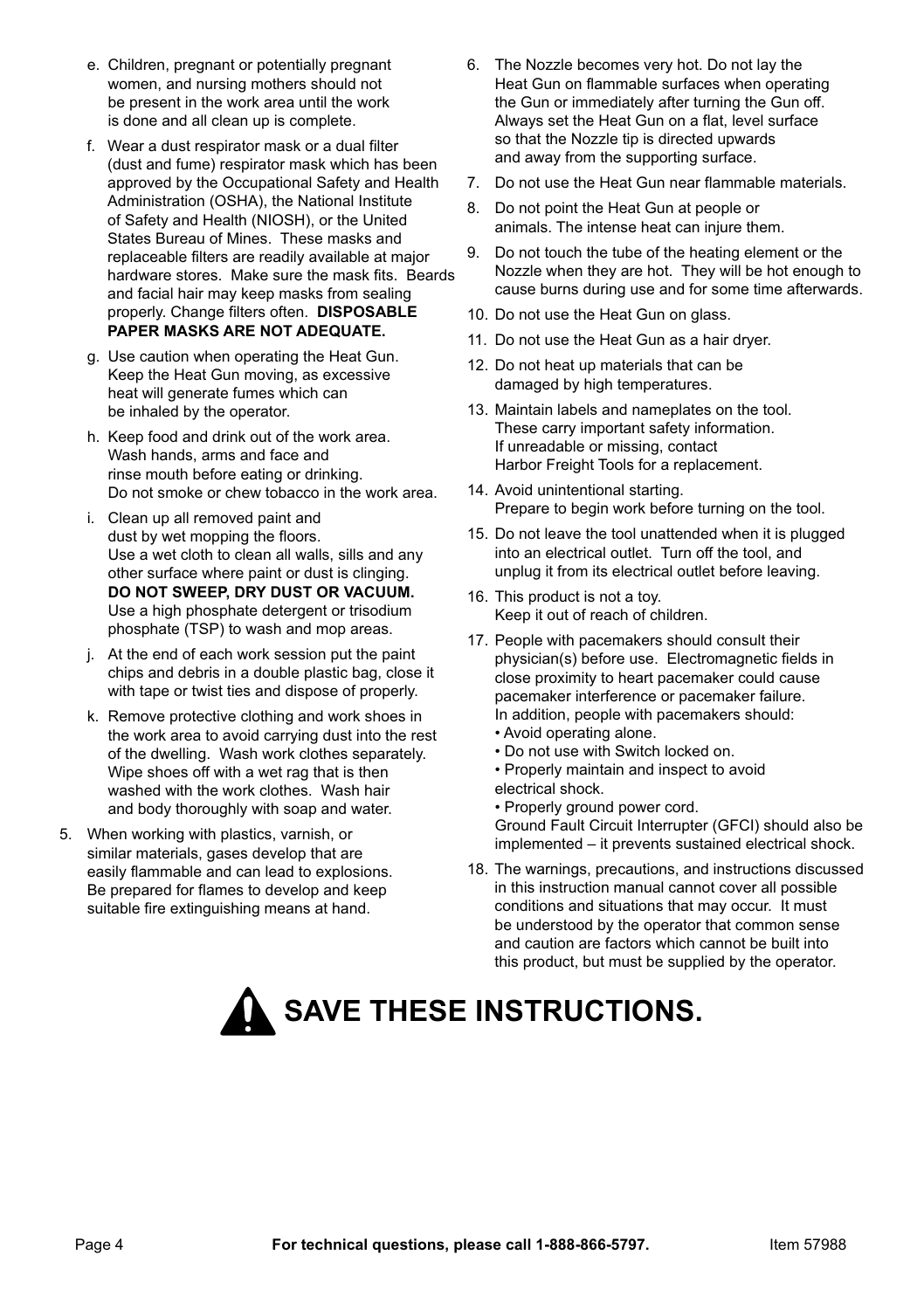# *GROUNDING*

#### **AWARNING**



**TO PREVENT ELECTRIC SHOCK AND DEATH FROM INCORRECT GROUNDING WIRE CONNECTION:**

**Check with a qualified electrician if you are in doubt as to whether the outlet is properly grounded. Do not modify the power cord plug provided with the tool. Never remove the grounding prong from the plug. Do not use the tool if the power cord or plug is damaged. If damaged, have it repaired by a service facility before use. If the plug will not fit the outlet, have a proper outlet installed by a qualified electrician.**

### *Double Insulated Tools: Tools with Two Prong Plugs*



#### **Outlets for 2-Prong Plug**

- 1. This appliance has a polarized plug (one blade is wider than the other). To reduce the risk of electric shock, this plug is intended to fit in a polarized outlet only one way. If the plug does not fit fully in the outlet, reverse the plug. If it still does not fit, contact a qualified electrician. Do not modify the plug in any way.
- 2. Tools marked "Double Insulated" do not require grounding. They have a special double insulation system which satisfies OSHA requirements and complies with the applicable standards of Underwriters Laboratories, Inc., the Canadian Standard Association, and the National Electrical Code.
- 3. Double insulated tools may be used in either of the 120 volt outlets shown in the preceding illustration. **(See Outlets for 2-Prong Plug.)**

#### *Extension Cords*

- 1. A short power-supply cord (or short detachable power-supply cord) is provided to reduce the risks resulting from becoming entangled in or tripping over a longer cord.
- 2. Extension cords (or longer detachable powersupply cords) are available and may be used if care is exercised in their use.
- 3. If an extension cord (or a long detachable power-supply cord) is used:
- a. The marked electrical rating of the detachable power-supply cord or extension cord should be at least as great as the electrical rating of the appliance;
- b. The longer cord should be arranged so that it will not drape over the countertop or tabletop where it can be tripped over, snagged, or pulled on unintentionally (especially by children).
- 4. As the distance from the supply outlet increases, you must use a heavier gauge extension cord. Using extension cords with inadequately sized wire causes a serious drop in voltage, resulting in loss of power and possible tool damage. **(See Table A.)**
- 5. The smaller the gauge number of the wire, the greater the capacity of the cord. For example, a 14 gauge cord can carry a higher current than a 16 gauge cord. **(See Table A.)**
- 6. When using more than one extension cord to make up the total length, make sure each cord contains at least the minimum wire size required. **(See Table A.)**
- 7. If you are using one extension cord for more than one tool, add the nameplate amperes and use the sum to determine the required minimum cord size. **(See Table A.)**
- 8. If you are using an extension cord outdoors, make sure it is marked with the suffix "W-A" ("W" in Canada) to indicate it is acceptable for outdoor use.
- 9. Make sure the extension cord is properly wired and in good electrical condition. Always replace a damaged extension cord or have it repaired by a qualified electrician before using it.
- 10. Protect the extension cords from sharp objects, excessive heat, and damp or wet areas.

| Table A: Recommended Minimum Wire<br>Gauge for Extension Cords* (120/240 Volt)         |                              |    |    |                 |    |
|----------------------------------------------------------------------------------------|------------------------------|----|----|-----------------|----|
| <b>NAMEPLATE</b>                                                                       | <b>EXTENSION CORD LENGTH</b> |    |    |                 |    |
| <b>AMPERES</b><br>(at full load)                                                       | ని                           | នៃ | j۶ | $\frac{5}{100}$ | 50 |
| $0 - 2.0$                                                                              | 18                           | 18 | 18 | 18              | 16 |
| $2.1 - 3.4$                                                                            | 18                           | 18 | 18 | 16              | 14 |
| $3.5 - 5.0$                                                                            | 18                           | 18 | 16 | 14              | 12 |
| $5.1 - 7.0$                                                                            | 18                           | 16 | 14 | 12              | 12 |
| $7.1 - 12.0$                                                                           | 18                           | 14 | 12 | 10              |    |
| $12.1 - 16.0$                                                                          | 14                           | 12 | 10 |                 |    |
| $16.1 - 20.0$                                                                          | 12                           | 10 |    |                 |    |
| Based on limiting the line voltage drop to five volts at<br>150% of the rated amperes. |                              |    |    |                 |    |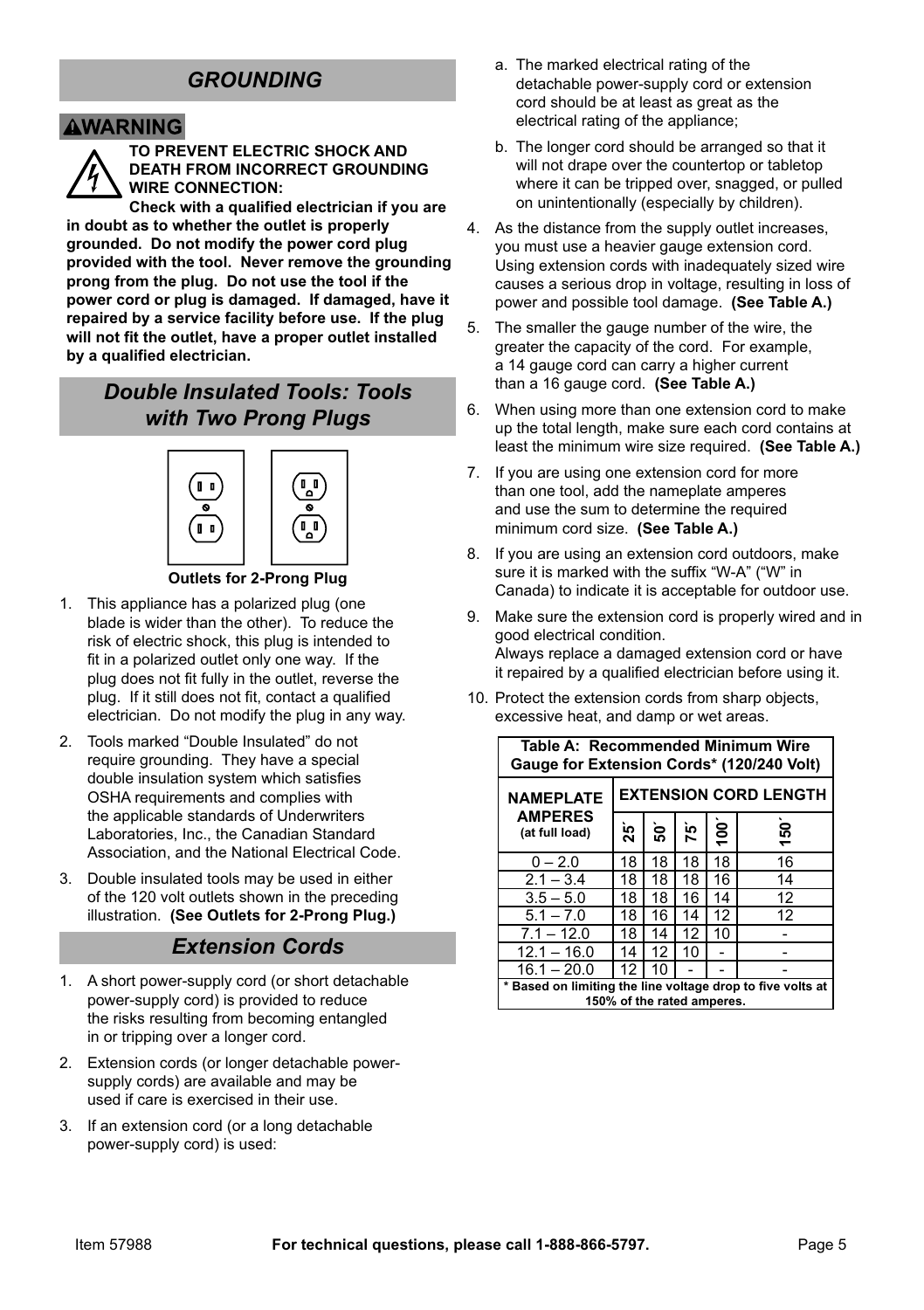#### *Symbology*

|                          | Double Insulated                                                                                                                                 |
|--------------------------|--------------------------------------------------------------------------------------------------------------------------------------------------|
|                          | Volts                                                                                                                                            |
|                          | <b>Alternating Current</b>                                                                                                                       |
|                          | Amperes                                                                                                                                          |
| n <sub>0</sub> xxxx/min. | No Load Revolutions<br>per Minute (RPM)                                                                                                          |
|                          | <b>WARNING marking concerning Risk</b><br>of Eye Injury. Wear ANSI-approved<br>safety goggles with side shields.                                 |
|                          | Read the manual before<br>set-up and/or use.                                                                                                     |
|                          | <b>WARNING</b> marking<br>concerning Risk of Fire.<br>Do not cover ventilation ducts.                                                            |
|                          | WARNING marking concerning<br>Risk of Electric Shock.                                                                                            |
|                          | WARNING marking concerning<br>Risk of Explosion.<br>Do not puncture, short, or open<br>battery packs and do not charge<br>damaged battery packs. |

# *SPECIFICATIONS*

Electrical Rating 120VAC / 60Hz / 1700W Temperature Range 120°F - 1200°F

*SETUP - BEFORE USE:*

**Read the ENTIRE IMPORTANT SAFETY INFORMATION section at the beginning of this manual including all text under subheadings therein before set up or use of this product.**

**Note:** For additional information regarding the parts listed in the following pages, refer to *Parts List and Assembly Diagram* on page 11.

### *Functions*



13. Temperature Display.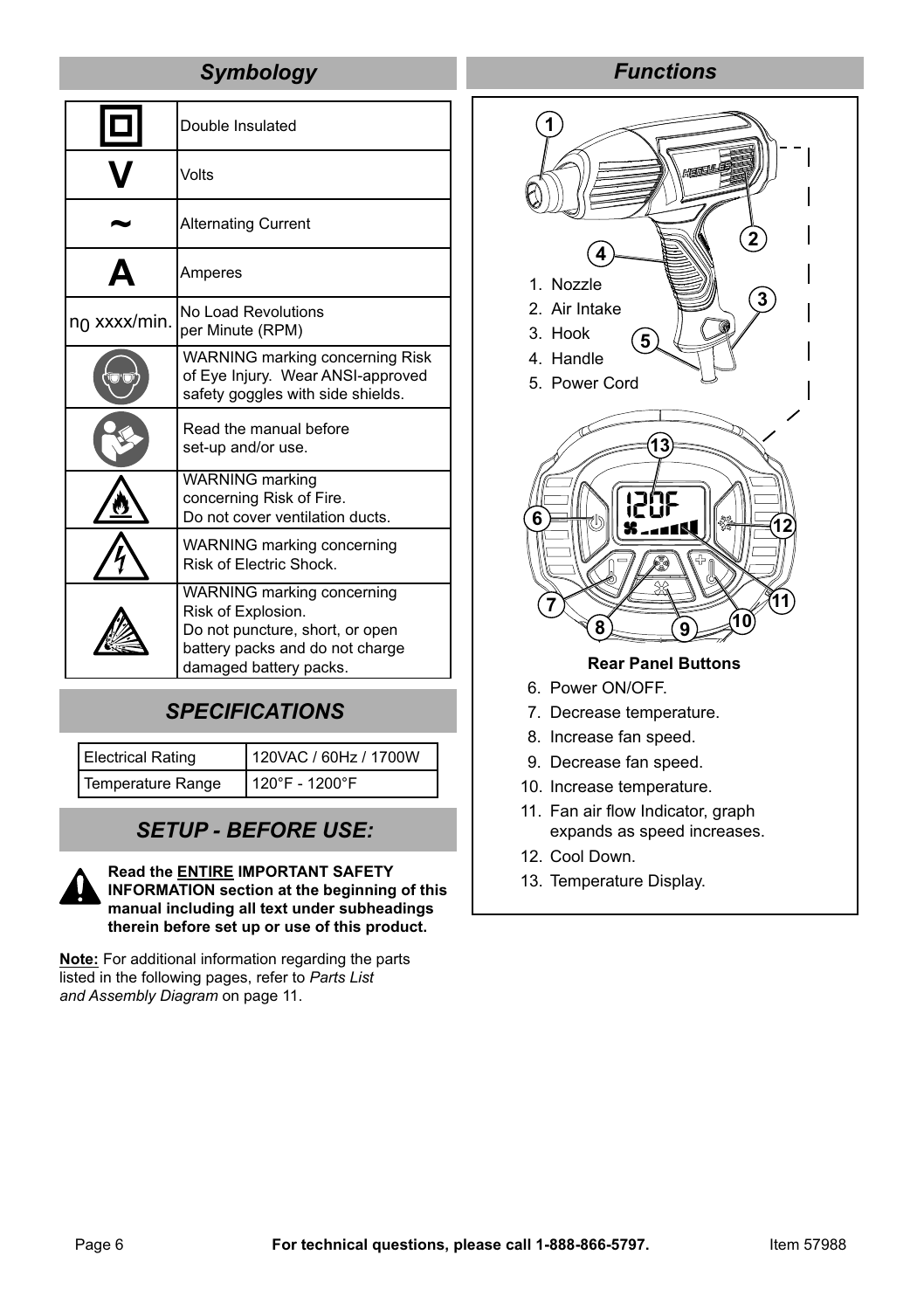# *Tool Changing*

# **AWARNING**

**TO PREVENT SERIOUS INJURY FROM ACCIDENTAL OPERATION: Make sure that the Switch is in the off-position and before performing any procedure in this section.**

#### *Accessory Nozzles*

**WARNING! Only use the accessories included with the Heat Gun. Other accessories may damage the tool, become stuck, or not be secured properly.**

- 1. The Heat Gun can be used alone or with an accessory nozzle attached.
	- a. To attach an accessory nozzle, push it into the Heat Gun nozzle.
	- b. To remove the accessory nozzle, turn off Heat Gun and allow it to cool. Grasp the Nozzle Cover and turn it counter clockwise to eject the accessory nozzle onto a nonflammable surface, away from people.

**WARNING! Risk of burns! The Accessory Nozzle becomes very hot when the Heat Gun is in use and remains hot for a while after use. Allow it to cool out of reach of people and animals.**

2. Three accessory nozzles are provided:



- a. Use the Flat Nozzle to dry paint or to peel off self-adhesive tapes/stickers.
- b. Use the Reflector Nozzle for shrinking heatshrink tubing or bending PVC pipe.
- c. Use the Concentration Nozzle for soldering/ de-soldering electronic components.

#### *Hook*

- 1. Hook may be used to hang heat gun or to provide stability during stationary use.
- 2. Return hook leg under handle when not in use.

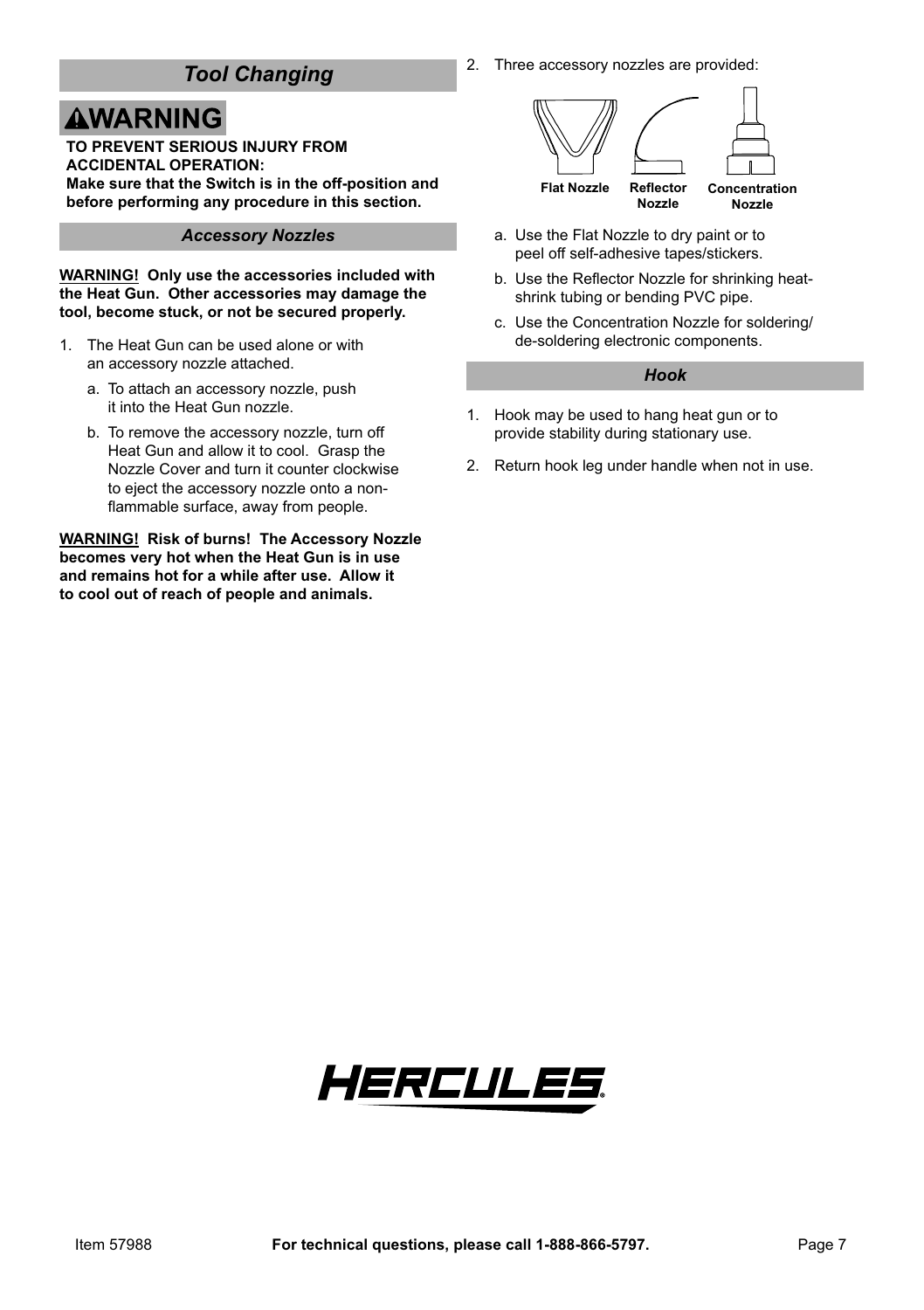# *OPERATING INSTRUCTIONS*



**Read the ENTIRE IMPORTANT SAFETY INFORMATION section at the beginning of this manual including all text under subheadings therein before set up or use of this product.**

#### *Uses*

#### **AWARNING**

#### **TO PREVENT SERIOUS INJURY FROM ACCIDENTAL OPERATION:**

**Make sure that Power Switch is in the off-position and unplug the tool from its electrical outlet before adjusting tool or installing accessories.**

The low 120°F setting of the Heat Gun can be used for cooling.

The high heat settings of Heat Gun can be used for:

- Shrinking of shrink tubing, packaging and electrical components.
- Deforming of articles made from acrylic, PVC, and polystyrene tubing, plates, and profiles.
- Welding of thermoplastic polymer, flooring materials of PVC and linoleum, PVC-coated fabric, wallpaper, tarpaulins and foils.
- Soldering of tin, special silver solder, SMD elements, cable lugs, and for loosening soldered connections.
- Paint removal. Removal of old coatings of oil paint, varnish, and synthetic plaster.
- Drying of color shade samples, filter, adhesives, construction joints and stucco forms.
- Joining adhesives. Large surface gluing with contact adhesives, activation of pressure, or heat sensitive adhesives, acceleration of bonding processes, releasing of bonding points as well as releasing or bonding of edge bond or veneer.
- Defrosting of icy stairs and steps, door locks, trunk lids, car doors or metal water pipes.
- Disinfection. With the tool set at the highest setting, animal sites/stables may be disinfected. Wood worm infestation may be controlled. Do not heat up the wood surface too much or it can burn.

### *Workpiece and Work Area Set Up*

- 1. Designate a work area that is clean and well lit. The work area must not allow access by children or pets to prevent distraction and injury.
- 2. Route the power cord along a safe route to reach the work area without creating a tripping hazard or exposing the power cord to possible damage. The power cord must reach the work area with enough extra length to allow free movement while working.
- 3. Secure loose workpieces using a vise or clamps (not included) to prevent movement while working.
- 4. There must not be objects, such as utility lines, nearby that will present a hazard while working.
- 5. Remove all flammable and heat sensitive materials from the work area.
- 6. Plan an insulated, non-flammable surface for the gun to cool down on after use.
- 7. Keep multiple class ABC fire extinguishers readily accessible while working and while workpiece cools.

#### *General Operating Instructions*

1. Plug the Power Cord of the tool into a 120 volt, grounded, electrical outlet.

#### **WARNING! To prevent personal serious injury or property damage, do not leave the Heat Gun unattended while pointed at surfaces or objects.**

**CAUTION! Do not touch work area with the Heat Gun; it could scorch or ignite.**

#### **CAUTION! Do not block Air Vents when Heat Gun is in use, it could cause the tool to over-heat.**

- 2. Press the Power Switch on the rear panel of the unit. Press once to power ON and again to power OFF.
- 3. The Heat Gun will start at the lowest temperature of 120°F. A little smoke may emit from the unit for a short time. This is normal and does not indicate a problem.
- 4. Press the Temperature buttons to adjust temperature. A short press will adjust in ten-degree increments. A long press will increase temperature quickly.
- 5. Allow the Heat Gun one minute to build up to the desired heat level.
- 6. The Temperature Display will change as the temperature resets and will stabilize when the unit reaches the setting temperature.
- 7. To change from Celsius to Fahrenheit, press and hold the Cool Down button then press and release the Power button.



8. Choose the appropriate heat level and fan output for the job. Press the Fan Speed buttons to adjust speed.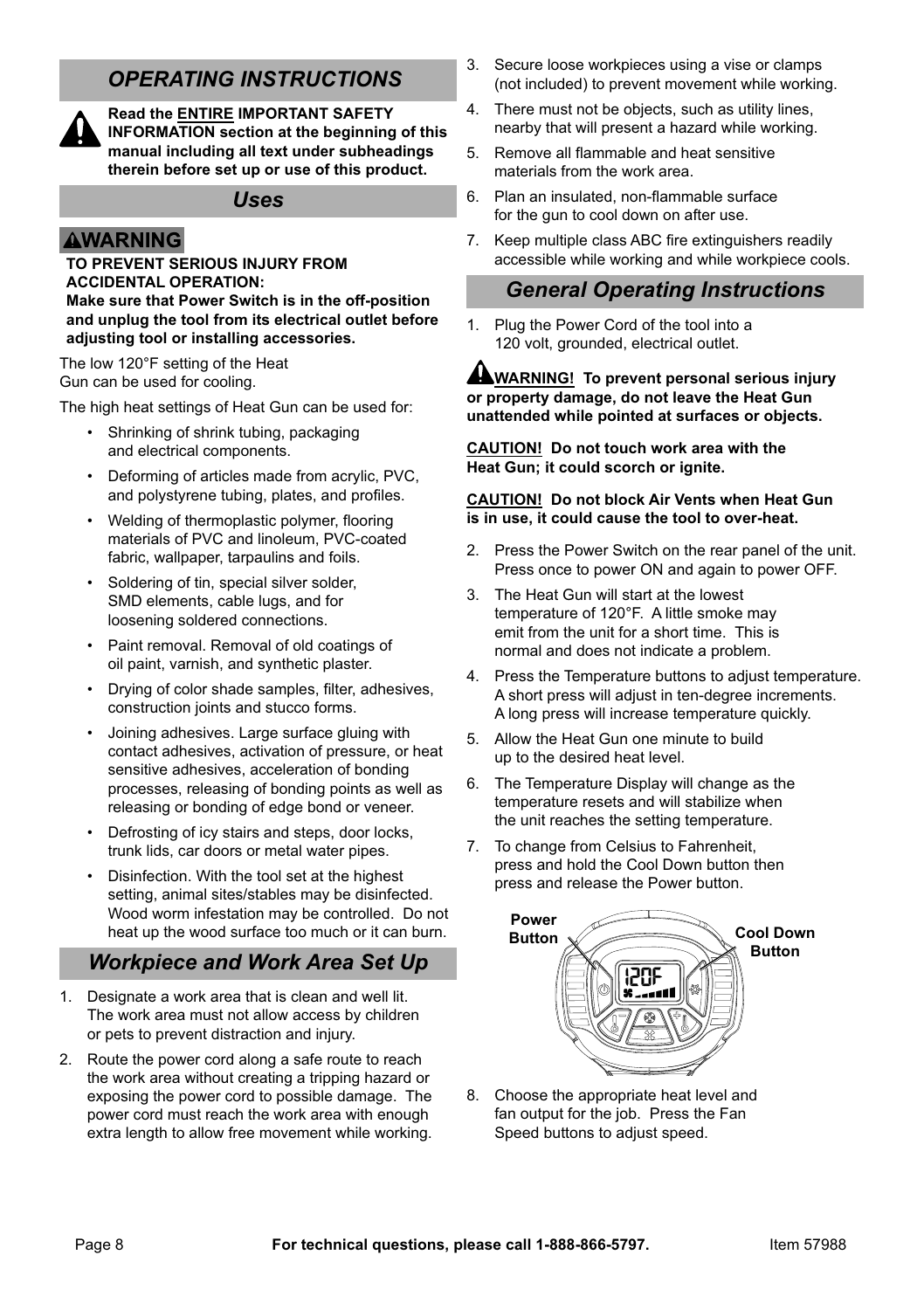**CAUTION! Do not drop anything into the Nozzle.**

9. The Heat Gun can be used in stationary mode by placing it on a stable flat surface. Use the Hook to provide stability. Secure the power cable to prevent the tool from falling.



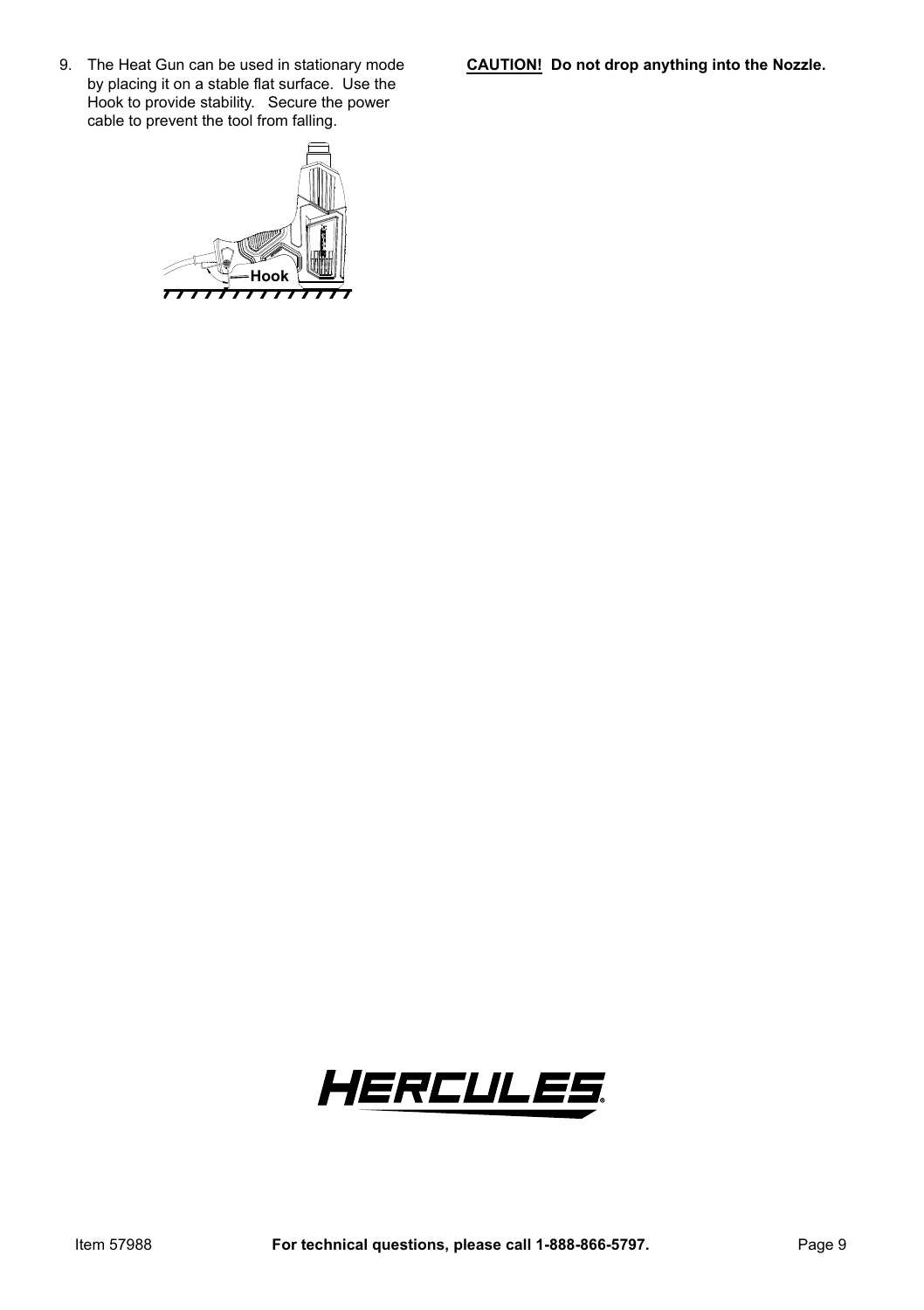# *MAINTENANCE AND SERVICING*



**Procedures not specifically explained in this manual must be performed only by a qualified technician.**

#### **AWARNING**

**TO PREVENT SERIOUS INJURY FROM ACCIDENTAL OPERATION: Make sure that the Power Switch is in the off-position and unplug the tool from its electrical outlet before performing any inspection, maintenance, or cleaning procedures.**

**TO PREVENT SERIOUS INJURY FROM TOOL FAILURE:**

**Do not use damaged equipment.** 

**If abnormal noise or vibration occurs, have the problem corrected before further use.**

#### *Cleaning, Maintenance, and Lubrication*

- 1. **BEFORE EACH USE,** inspect the general condition of the tool. Check for:
	- loose hardware,
	- misalignment or binding of moving parts,
	- cracked or broken parts
	- blocked Air Vents,
	- damaged electrical wiring, and
	- any other condition that may affect its safe operation.
- 2. **AFTER USE,** wipe external surfaces of the tool with clean cloth.
- 3. **WARNING! TO PREVENT SERIOUS INJURY: If the supply cord of this power tool is damaged, it must be replaced only by a qualified service technician.**

#### *Troubleshooting*

| Problem                         | <b>Possible Causes</b>                                                   | <b>Likely Solutions</b>                                                                                                                  |
|---------------------------------|--------------------------------------------------------------------------|------------------------------------------------------------------------------------------------------------------------------------------|
| Tool will not start.            | Internal damage or wear.<br>(Carbon brushes or<br>Switch, for example.)  | Have technician service tool.                                                                                                            |
| Tool operates slowly.           | Forcing tool to work too fast.                                           | Allow tool to work at its own rate.                                                                                                      |
| Excessive noise<br>or rattling. | Internal damage or wear. (Carbon<br>brushes or bearings, for example.)   | Have technician service tool.                                                                                                            |
| Overheating.                    | 1. Forcing tool to work too fast.                                        | 1. Allow tool to work at its own rate.                                                                                                   |
|                                 | 2. Blocked motor housing vents.                                          | 2. Wear ANSI-approved safety goggles and<br>NIOSH-approved dust mask/respirator while<br>blowing dust out of motor using compressed air. |
| Unsatisfactory<br>results.      | Inappropriate heat for task.                                             | Adjust heat setting or distance to<br>workpiece to compensate.                                                                           |
|                                 | Follow all safety precautions whenever diagnosing or servicing the tool. |                                                                                                                                          |

**Disconnect power supply before service.**

# *PLEASE READ THE FOLLOWING CAREFULLY*

THE MANUFACTURER AND/OR DISTRIBUTOR HAS PROVIDED THE PARTS LIST AND ASSEMBLY DIAGRAM IN THIS MANUAL AS A REFERENCE TOOL ONLY. NEITHER THE MANUFACTURER OR DISTRIBUTOR MAKES ANY REPRESENTATION OR WARRANTY OF ANY KIND TO THE BUYER THAT HE OR SHE IS QUALIFIED TO MAKE ANY REPAIRS TO THE PRODUCT, OR THAT HE OR SHE IS QUALIFIED TO REPLACE ANY PARTS OF THE PRODUCT. IN FACT, THE MANUFACTURER AND/OR DISTRIBUTOR EXPRESSLY STATES THAT ALL REPAIRS AND PARTS REPLACEMENTS SHOULD BE UNDERTAKEN BY CERTIFIED AND LICENSED TECHNICIANS, AND NOT BY THE BUYER. THE BUYER ASSUMES ALL RISK AND LIABILITY ARISING OUT OF HIS OR HER REPAIRS TO THE ORIGINAL PRODUCT OR REPLACEMENT PARTS THERETO, OR ARISING OUT OF HIS OR HER INSTALLATION OF REPLACEMENT PARTS THERETO.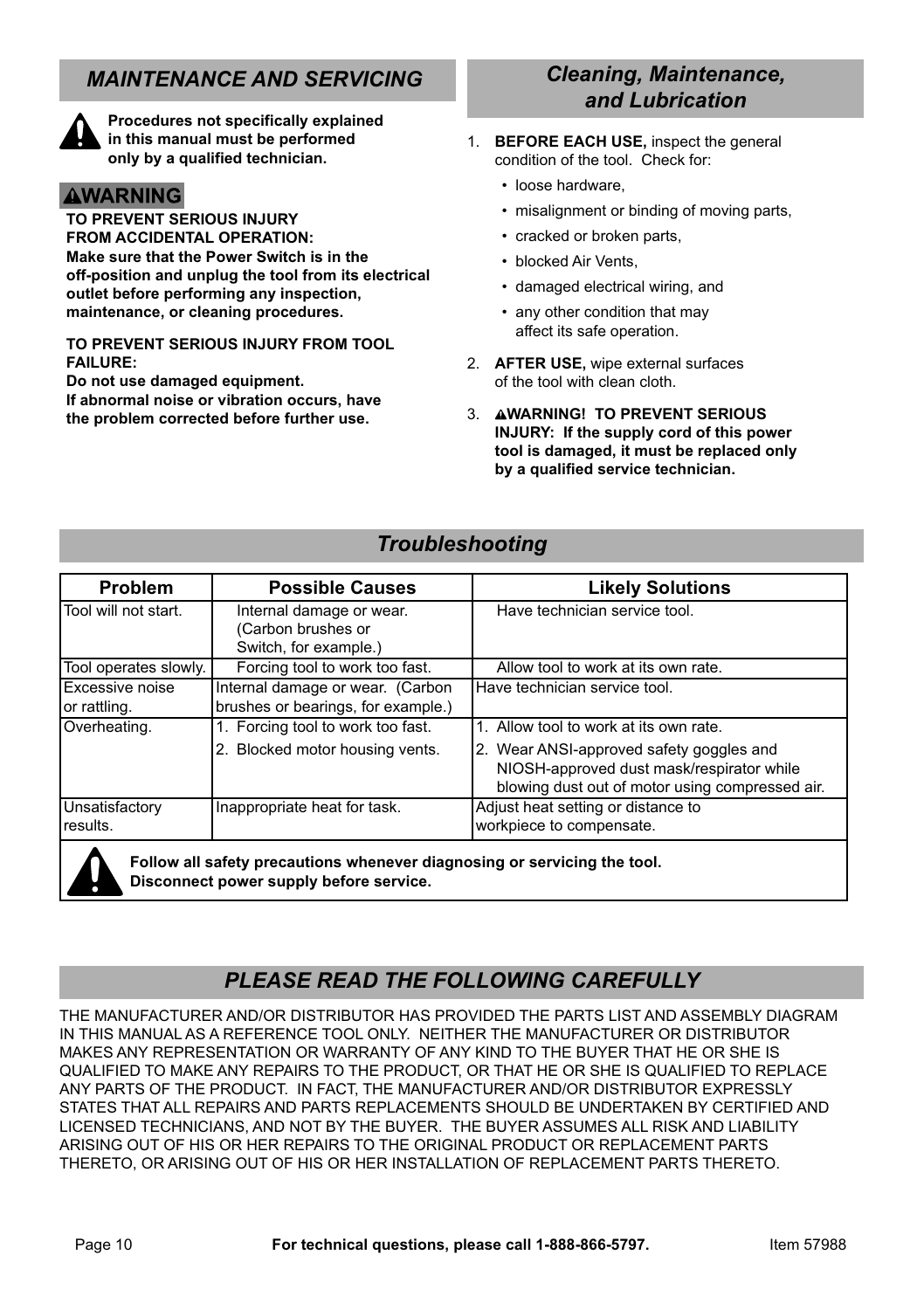# *PARTS LIST AND ASSEMBLY DIAGRAM*

| Part           | <b>Description</b>              | Qty            |
|----------------|---------------------------------|----------------|
|                | Left & Right Housing Assembly   |                |
| $\overline{2}$ | <b>Back Cover</b>               | 1              |
| 3              | <b>Control Buttons</b>          | 1              |
| 4              | <b>Back Inner Cover</b>         |                |
| 5              | <b>PCB Assembly</b>             | 1              |
| 6              | Screw                           | $\overline{2}$ |
| $\overline{7}$ | Motor-Fan Assembly              |                |
| 7.1            | <b>Magnetic Ring</b>            |                |
| 7.2            | <b>Magnetic Ring</b>            | 1              |
| 7.3            | Motor                           |                |
| 7.4            | Motor Support                   | 1              |
| 7.5            | Screw                           | $\overline{2}$ |
| 7.6            | Fan Assembly                    |                |
| 8              | <b>Heating Element Assembly</b> | 1              |
| 8.1            | Screw                           | 3              |

| Part | <b>Description</b>               | Qty            |
|------|----------------------------------|----------------|
| 8.2  | Fan Cover                        | 1              |
| 8.3  | <b>Heating Element</b>           | 1              |
| 8.4  | Mica Paper                       | $\overline{2}$ |
| 8.5  | Steel Can                        | 1              |
| 9    | <b>Front Cover</b>               | 1              |
| 10   | Screw                            | 3              |
| 11   | Cord Clamp                       |                |
| 12   | <b>Cord Sleeve</b>               | 1              |
| 13   | Power Cord                       | 1              |
| 14   | Screw                            | 6              |
| 15   | Hook                             |                |
| 17   | Flat Nozzle (not shown)          | 1              |
| 18   | Reflector Nozzle (not shown)     |                |
| 18   | Concentration Nozzle (not shown) |                |